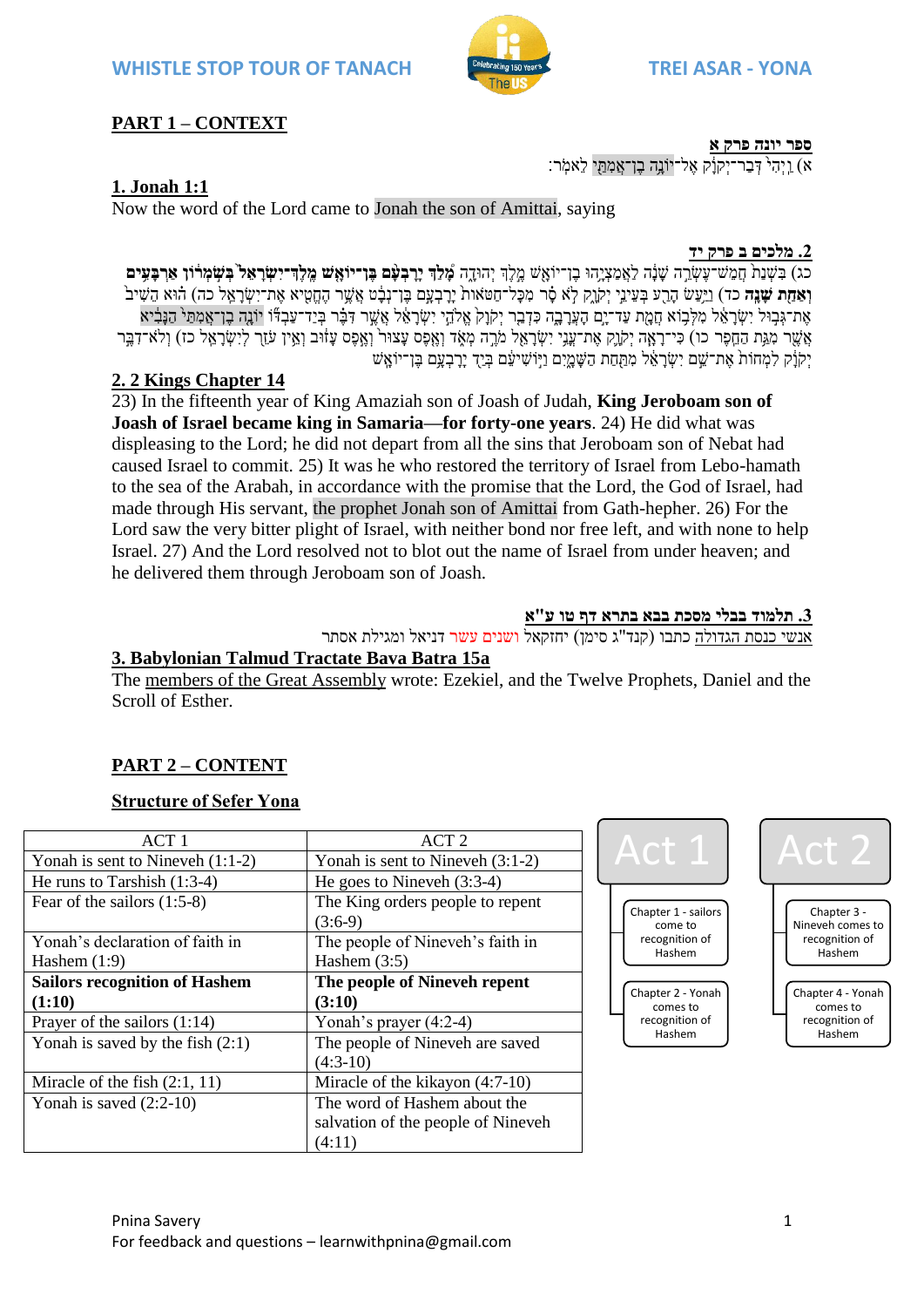

# **4. Ambrose John Wilson, Princeton Theological Review, 1927**

"In February 1891, the whaling ship "Star of the East" was in the vicinity of the Falkland Islands and the lookout sighted a large sperm whale three miles away. Two boats were launched and in a short time one of the harpooners was enabled to spear the fish. The second boat attacked the whale but was upset by a lash of its tail and the men thrown into the sea, one man being drowned, and another, James Bartley, having disappeared could not be found. The whale was killed and in a few hours was lying by the ship's side and the crew were busy with axes and spades removing the blubber. They worked all day and part of the night. Next morning they attached some tackle to the stomach which was hoisted on the deck. The sailors were startled by something in it which gave spasmodic signs of life, and inside was found the missing sailor doubled up and unconscious. He was laid on the deck and treated to a bath of sea water which soon revived him... He remained two weeks a raving lunatic. At the end of the third week he had entirely recovered from the shock and resumed his duties."

# **PART 3 – CONCEPTS**

#### **.5 יונה פרק א**

טז) וַיִּירְאָוּ הָאֲנַשֵׁים יִרְאָה גְדוֹלַה אֶת־יִקוֹק וַיֵּזְבְחוּ־זֶבָה לֵיקוֹֹק וַיִּדְרוּ נְדַרִים

### **5. Jonah Chapter 1**

16) And the men feared the Lord exceedingly, and they made sacrifices to the Lord and made vows.

> **.6 רש"י יונה פרק א** טז) וידרו נדרים – שיתגיירו

#### **6. Rashi on Jonah Chapter 1**

16) Made vows – they converted

#### **.7 יונה פרק ב**

א<u>ָ</u>) וַיְמֵן יְקוָק דָּג גָּדְוֹל לִבְלֻעַ אֶת־יוֹנֵה וַיְהָי יוֹנָה בִּמְעֵי הַדָּּב שְׁלֹשֳה יָמֵים וּשְׁלֹשֶה לֵילוֹת ב) וַיִּתְפַּלֵ<sup>ּ</sup>ל יוֹנָ**ה אֲל־יִקוַק אלקיו מִמַּעֵי <b>הַדִּגה** 

#### **7. Jonah Chapter 2**

1) And the Lord appointed a huge fish to swallow up Jonah, and Jonah was in the belly of the fish for three days and three nights. 2) And Jonah prayed to the Lord his God, from the belly of the fish.

#### **.8 רש"י יונה פרק ב**

א( דג גדול - זכר היה והיה עומד בריוח ולא נתן לב להתפלל רמז הקדוש ברוך הוא לדג והקיאו לתוך פיה של נקבה שהיתה מלאה עוברי' והיה שם בדוחק ויתפלל שם שנאמר ממעי הדגה

#### **8. Rashi on Jonah 2:1**

**a huge fish:** It was a male, and he stood there with room, so that he did not think to pray. The Holy One, blessed he He, hinted to the fish, and it spewed him out into the mouth of a female, which was full of embryos, and it was crowded there, and he prayed there, as it is said: (verse 2) "from the belly of the fish ".